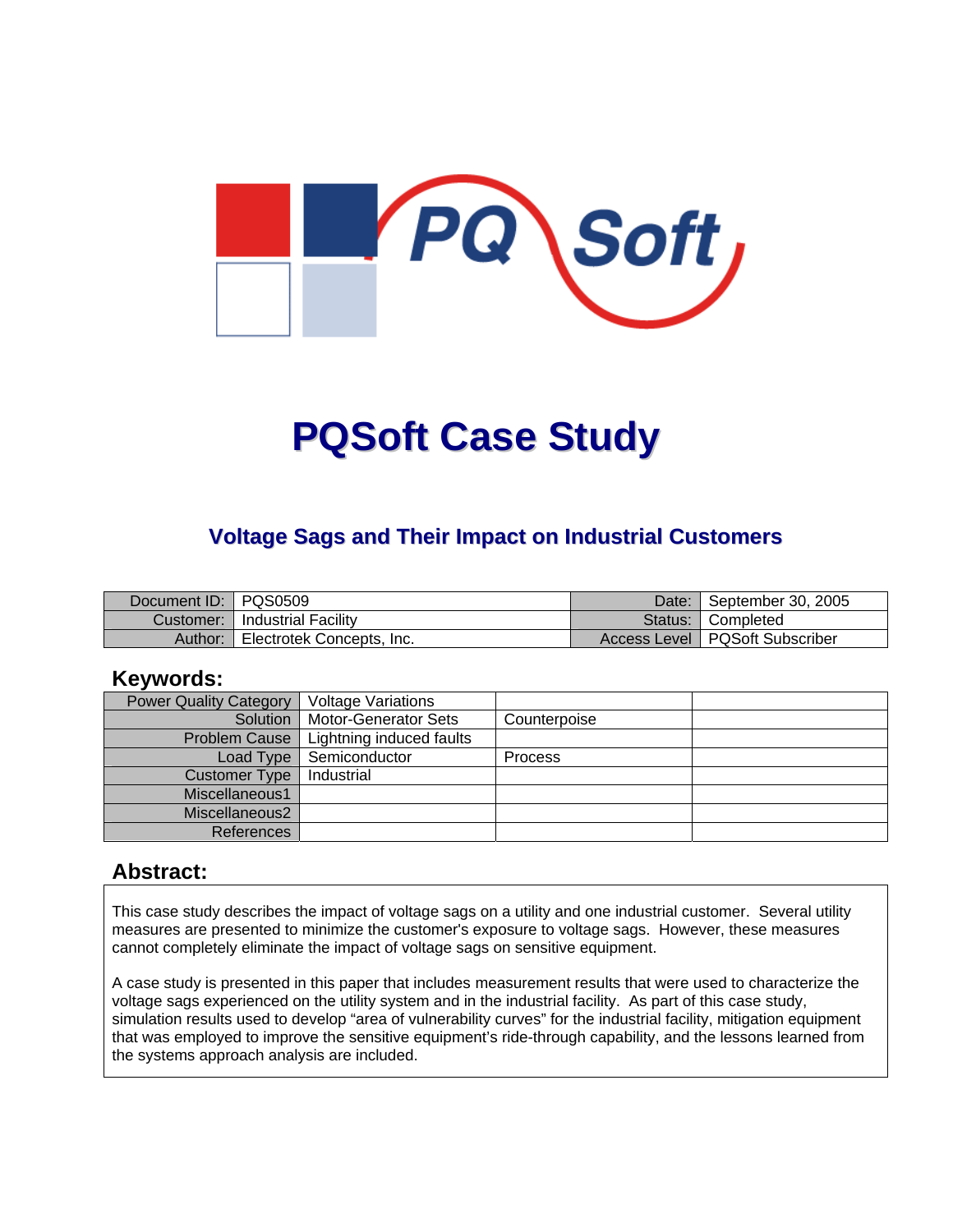# <span id="page-1-0"></span>**TABLE OF CONTENTS**

# **LIST OF FIGURES**

# **GLOSSARY AND ACRONYMS**

**CBEMA** 

Computer Business Equipment Manufacturer's Association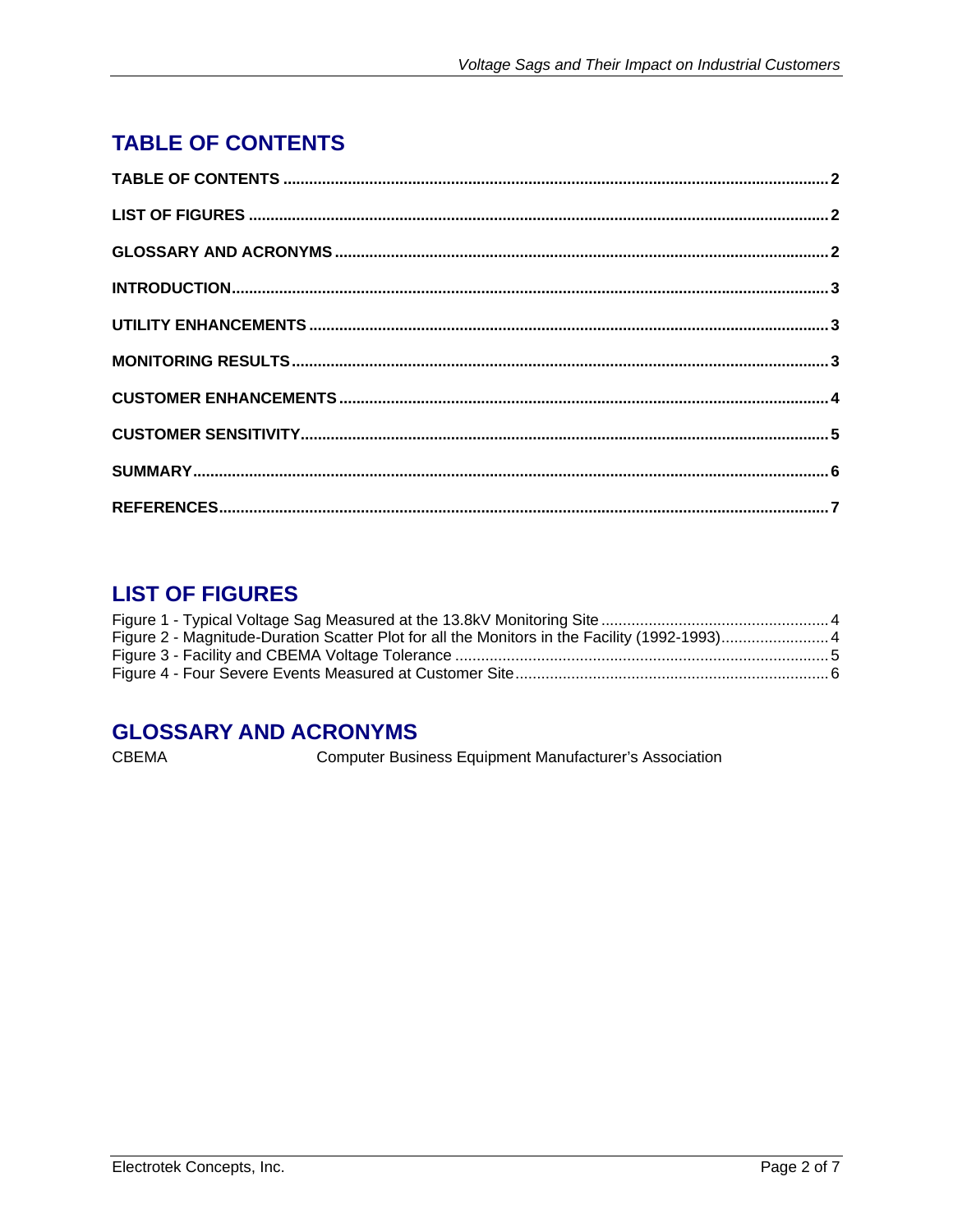# <span id="page-2-0"></span>**INTRODUCTION**

In 1991, facility engineers started to monitor power quality. It did not take long to correlate equipment shutdowns and failures with incidents of lightning storms in the surrounding region. Distressed by the frequency of voltage sag occurrences and wishing to avoid an overwhelming capital expenditure in power conditioning equipment, the facility approached their electric utility for assistance.

In response to the customer's request, the utility initiated a study of the electrical supply to the facility. The utility study concluded that the occurrences of voltage sags at the facility were indeed greater than normal. To remedy the problem, the facility and the utility took a unique team approach that deviated from traditional customer-utility relationships. In a cooperative effort between the customer and utility it was decided to apply a system approach to the facility's power quality. In the system approach, the facility's power distribution was evaluated from the point of generation through the point of use. The system approach involved several simultaneous efforts. These efforts and associated responsibilities included

- 1. The evaluation of transmission line routing to the facility by the utility.
- 2. The evaluation of tower and shield wire integrity and resistance by the utility.
- 3. An evaluation of equipment sensitivity to voltage sags by the facility.
- 4. An identification of truly critical equipment by the facility.
- 5. More extensive and detailed monitoring by the facility and the utility.

An important part of the project was to identify specific voltage sag events and relate these events to equipment failures. To enhance the existing monitoring capability of the facility, the utility invited the facility to become a participating site in a nation-wide study of utility power quality. Participation in the study increased the facility's monitoring capability to a total of 10 highly sensitive power quality monitors. Using these monitors, the facility recorded seven voltage sags in a one-year period. Lightning caused six of the seven voltage sags and five of the six sags resulted in equipment failures. Monitoring equipment allowed accurate plots to be made of voltage sag duration and magnitude. None of the lightning events caused a total loss of power to the facility. In fact, the worst sag lasted for 267 milliseconds and dropped the line voltage by 69%. Armed with this data it became clear that any remedial power conditioning equipment would have to maintain line voltage for only a very short duration.

## **Utility Enhancements**

After reviewing the outage reports from the utility, it was determined that the feeders serving the facility were experiencing abnormally high fault rates compared to the system average during lightning storms. To alleviate this problem, the utility changed the way in which their system was supplied.

The utility changed their operations which resulted in very little double circuit feed (4 miles) to the industrial facility. By feeding the facility with two separate lines, the faults due to lightning strokes were reduced. The utility also used counterpoise to help eliminate the voltage sags and interruptions due to lightning flashovers.

## **Monitoring Results**

A monitoring project was conducted where three locations inside the industrial facility were monitored for power quality disturbances. Figure 2 shows the locations of the monitors within the facility. Two of the monitors were installed on the 480 volts system while the third monitor was installed at the 13.8kV bus. The duration of this monitoring project was from June 1992 through December 1993.

Although the monitors installed can monitor for various power quality disturbances, only RMS variations (sags and swells), interruptions, and outages will be considered.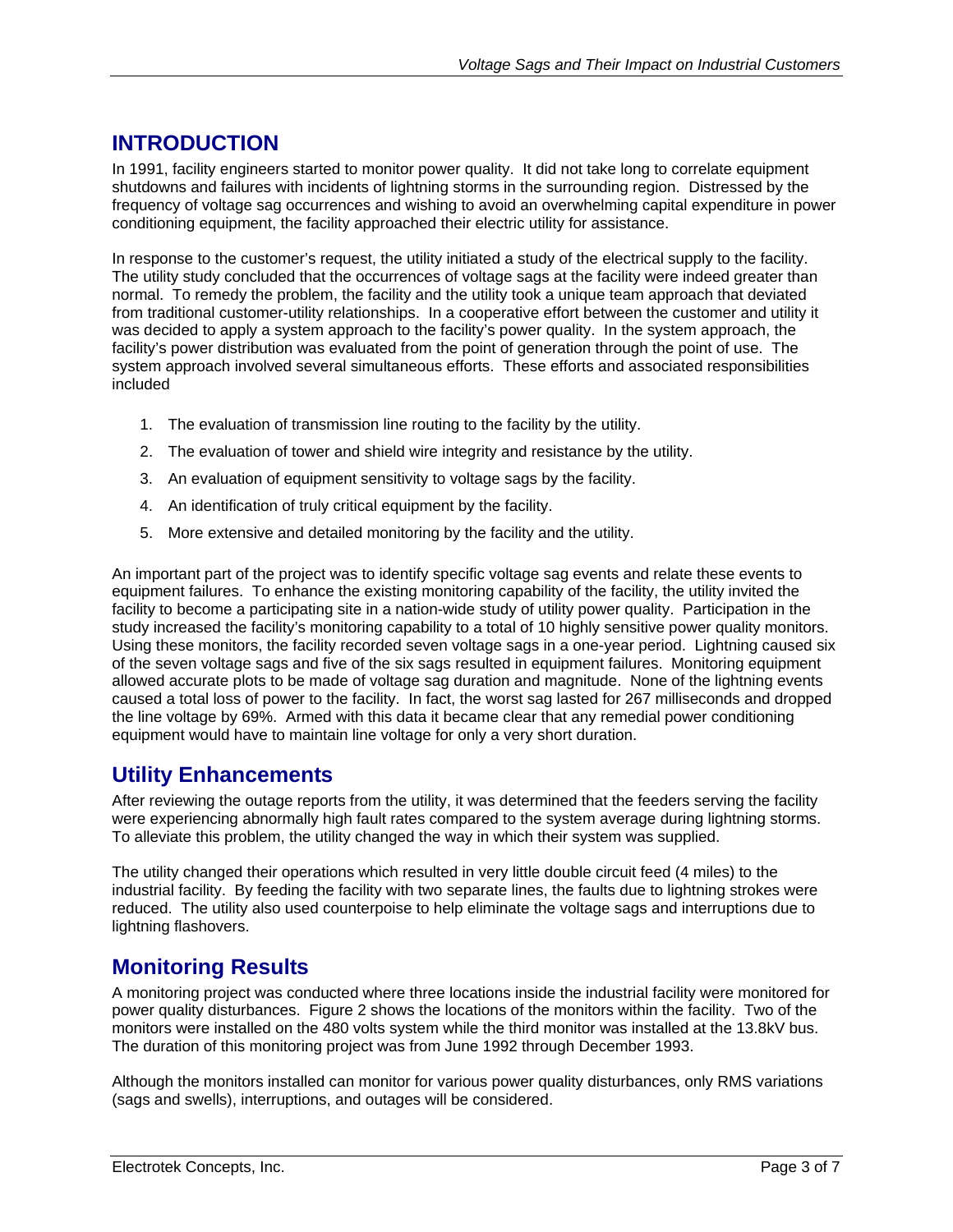<span id="page-3-0"></span>A typical voltage sag measured in the facility is illustrated in [Figure 1.](#page-3-1) This voltage sag was measured at the 13.8kV bus. The voltage sag illustrated in [Figure 1](#page-3-1) lasted approximately 16 cycles and the sag magnitude was 0.29 per-unit.

<span id="page-3-1"></span>

**Figure 1 - Typical Voltage Sag Measured at the 13.8kV Monitoring Site** 

[Figure 2](#page-3-2) illustrates all the RMS variations that were recorded at the facility (all three monitors, all phases) during the monitoring period. [Figure 2](#page-3-2) is known as a magnitude-duration scatter plot. It also incorporates information from the computer business equipment manufacturer's association (CBEMA) curve. This curve is typical design curve for power conscious computer manufacturers and represents the design goals of a wide variety of electronic apparatus and computer manufacturers. [4]

By using the design goals of IEEE/ANSI 446-1987 [4] for evaluation purposes, then 62 of these events, 61 below and one above CBEMA, would have caused problems with equipment at the facility. However, the equipment within the facility is not all electronic or computer equipment and this CBEMA plot overlay is intended only as reference.

<span id="page-3-2"></span>

**Figure 2 - Magnitude-Duration Scatter Plot for all the Monitors in the Facility (1992-1993)** 

# **Customer Enhancements**

As part of this case study, several measures to improve sensitive equipment ride-through capability were considered. Through past experience, the industrial customer had investigated the use of a battery backed UPS for their critical loads. In fact, they had installed approximately 125 kVA of UPS back up in their facility. However, due to the nature of the loads in the facility and their disparity, it was decided to investigate a different technology for supplying ride-through protection.

One such technology was the written pole motor-generator set (MG set). This technology provides 100 % output voltage to the rated load for up to 15 seconds with a zero voltage on the input [10]. This technology was decided on for several reasons: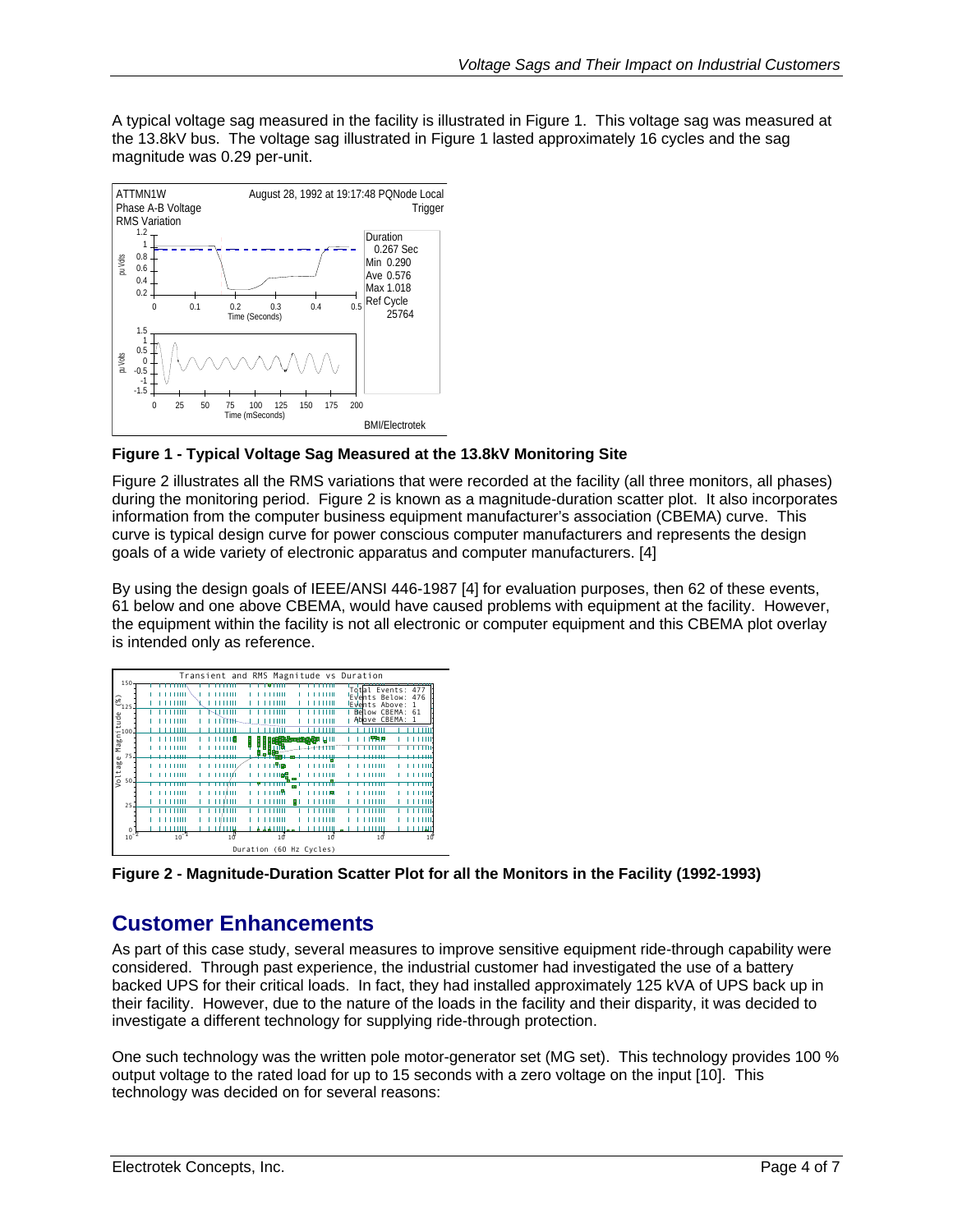- <span id="page-4-0"></span>1. From the monitoring results, it can be seen that the average duration of voltage sags experienced at the facility were approximately 8 cycles (0.133 mS).
- 2. Although the MG sets come in 15 kVA and 35 kVA units, they can be paralleled to achieve virtually any rating.
- 3. Maintenance on UPSs is more critical, expensive, and time consuming than on the MG sets.
- 4. Other critical loads are backed by UPS; however, a majority of other critical loads are motor based and therefore, the inertia inherent in motors was a significant advantage.

After deciding on the technology to be used, the size or rating of the equipment was determined. To accomplish this, a thorough survey of the plant was conducted and the total critical load was determined. The total critical load in the plant was determined to be 13 kVA.

With the amount of critical load to be fed from the MG set (13 kVA) and future expansion of the facility in mind, a 35 kVA MG set was selected. The MG was installed and all critical load was supplied via the MG set. After the installation of the MG set, it was discovered that the MG set performed better than expected. The MG set was capable of supplying the 13 kVA of load for approximately 28 seconds after total loss of power [2].

## **Customer Sensitivity**

Through the use of the monitors installed in the facility, the customer has determined their sensitivity level to voltage variations. [Figure 3](#page-4-1) illustrates the customer's sensitivity level along with the more recognized CBEMA levels. As can be seen from [Figure 3,](#page-4-1) the facility's voltage tolerance is more sensitive than the limits set forth by IEEE Std. 446, better known as the CBEMA limits.

<span id="page-4-1"></span>

**Figure 3 - Facility and CBEMA Voltage Tolerance** 

There were four events during 1994 that would have caused misoperation of process critical equipment. Although the output of a MG set was not monitored, the customer has determined that these events would have caused problems at the facility without the use of MG sets. All the events were a result of thunder and lightning activity.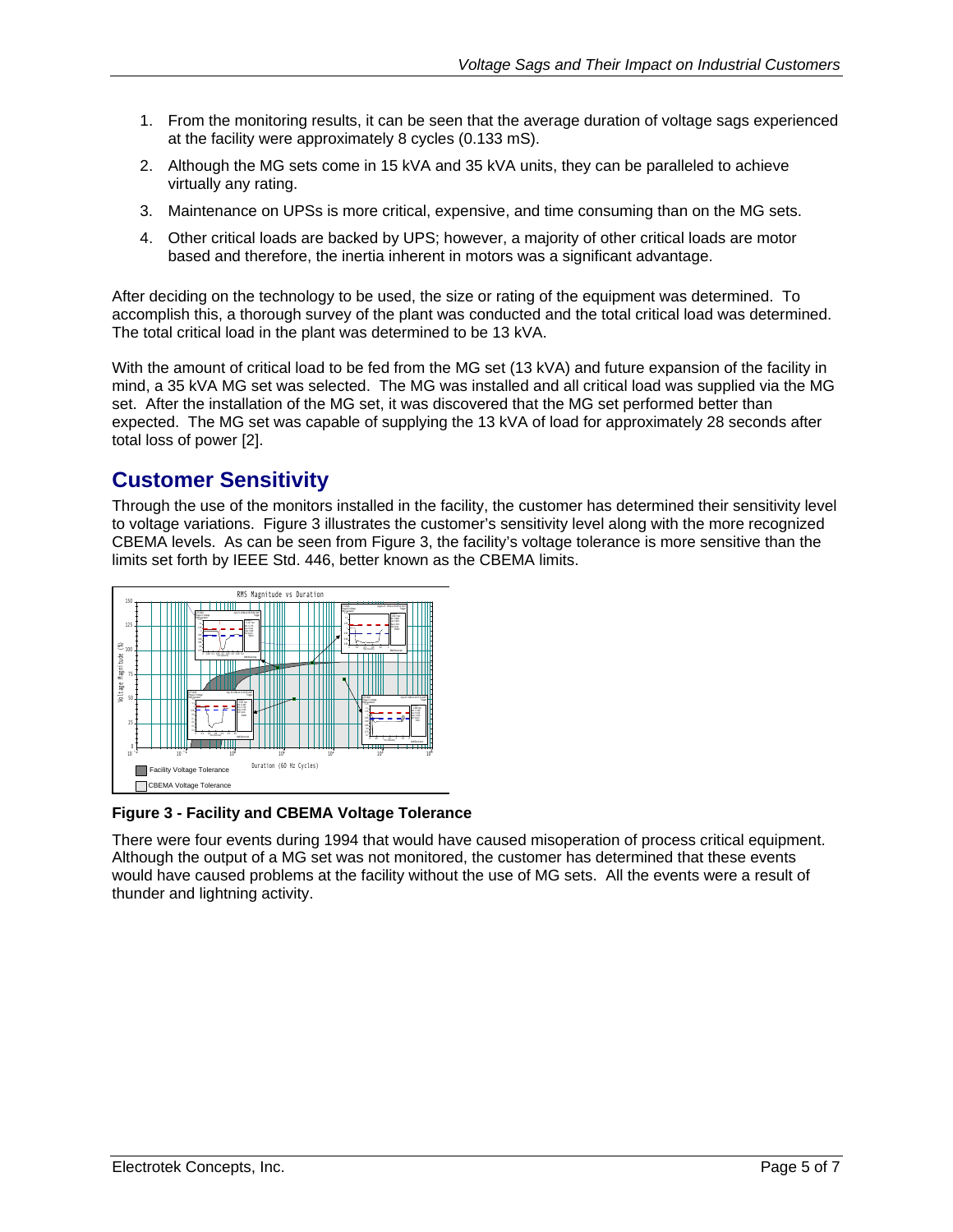<span id="page-5-0"></span>

**Figure 4 - Four Severe Events Measured at Customer Site** 

#### **SUMMARY**

A majority of the problems experienced at the industrial facility were lightning induced. The utility took all the measures possible to them to eliminate or reduce the voltage sags caused by lightning as listed below:

- 1. Performed simulations to determine the effects of lightning on the transmission system.
- 2. Performed simulations to determine fault levels at several locations throughout the transmission system.
- 3. Installed counterpoise on lines with high footing resistance.
- 4. Re-sectionalized the circuit feeding the facility to limit exposure to double circuit flashovers.
- 5. Implemented a monitoring program to characterize the nature of voltage sags affecting the facility.
- 6. Kept a log of all activity on the transmission system serving the customer.

As part of this study, the customer was asked to perform several tasks:

- 1. Take simple site survey of their facility to out-line what equipment was critical to their operation.
- 2. Install more sophisticated monitors than they had already installed. This enabled the characterization of the voltage sags experienced at the facility.
- 3. Keep a log of disturbances that adversely affected the critical equipment within the facility.
- 4. Re-configure the circuits feeding their sensitive equipment. Feed all sensitive loads from one circuit. This helped in the design of a protection scheme with the MG sets.
- 5. Purchase and install MG set to serve their critical load.